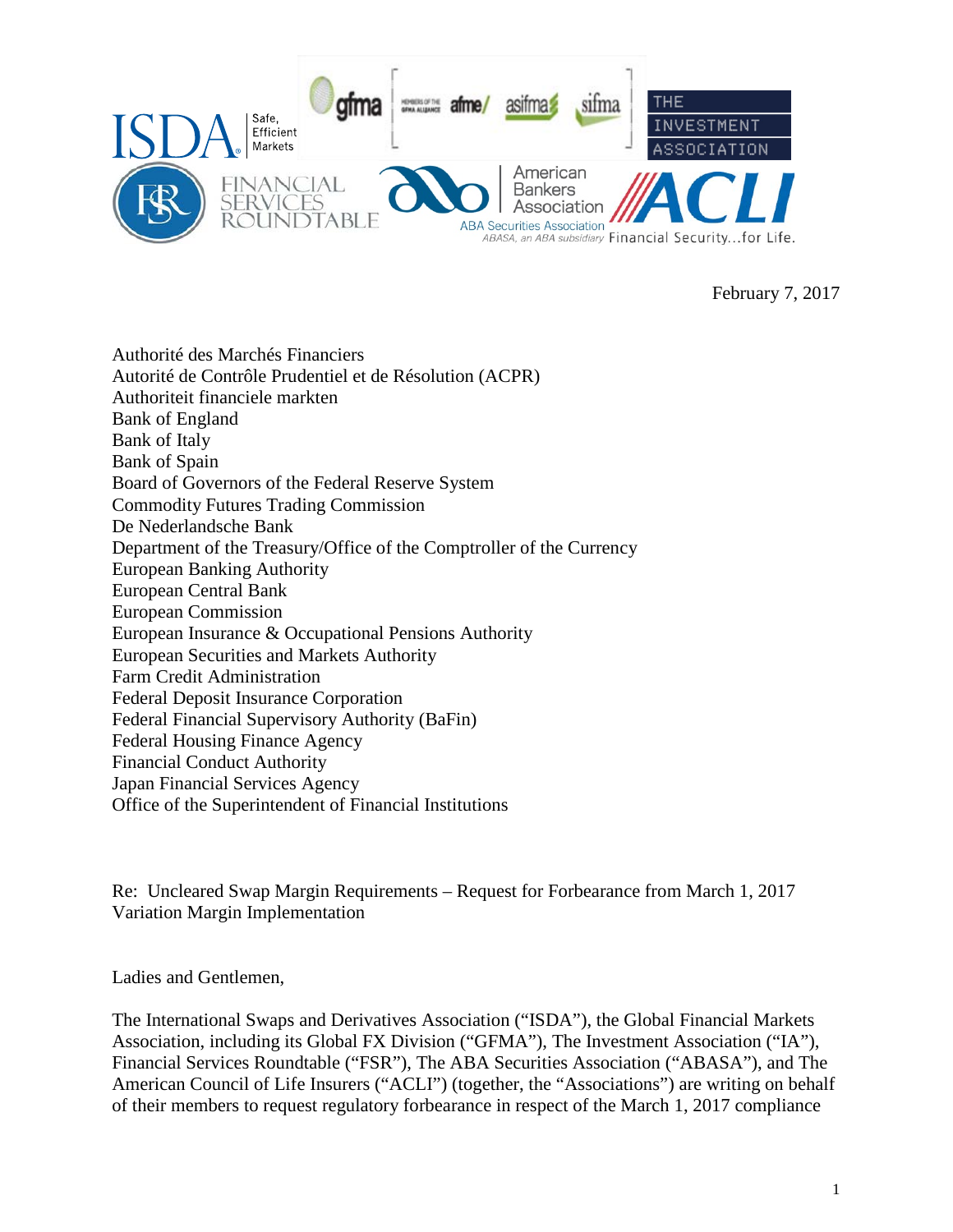

date for the exchange of variation margin ("VM") under the regulations (the "VM regulations"), and/or pursuant to the oversight, of the authorities to which this letter has been addressed.

We respectfully request that all jurisdictions with a March 1, 2017 effective date for their VM regulations provide a transitional period during which market participants can continue to execute new derivatives transactions while they complete the necessary steps towards regulatory compliance for the relevant transactions. To ensure the most liquid and orderly markets and to minimize the operational complexity and risk associated with achieving a seamless transition to the new standards, we urge the global regulatory community to take swift actions to adopt a transitional period which is uniform with respect to both the length and the associated conditions.

It is worth noting that the majority of counterparty pairs for whom we are seeking forbearance already exchange VM, even though their current agreements may not cater to all regulatory mandated terms (though this is less the case for FX, where more counterparties have not traditionally collateralized). Based on data from a survey conducted by ISDA, amongst firms that were able to provide a breakdown of the number of CSAs that need to be amended or replaced vs. those that need to be newly executed (because the existing relationship does not include the exchange of VM), less than 12% of the total number of agreements will establish new VM exchanges. Thus the risk of under-collateralization during a transition period is limited in scope. This is quite different to the phase 1 initial margin ("IM") implementation where the majority of in-scope counterparties did not already post IM to one another.

While the systemic risk implications of granting forbearance are low, it is clear to the Associations that the documentation and operational challenges that are necessary to comply with the VM regulations by March 1st are high, despite concerted and continuing effort by our members and other market participants. A few weeks ago, ISDA began conducting a weekly survey of a core group of its members, most of whom are phase 1 dealers for regulatory IM exchange. The results of the survey confirmed anecdotal feedback that the execution of regulation compliant VM credit support annexes ("CSAs") and the operationalization of the corresponding data is currently so limited that even if substantial progress is made in the next few weeks, a substantive portion of trading relationships will be interrupted.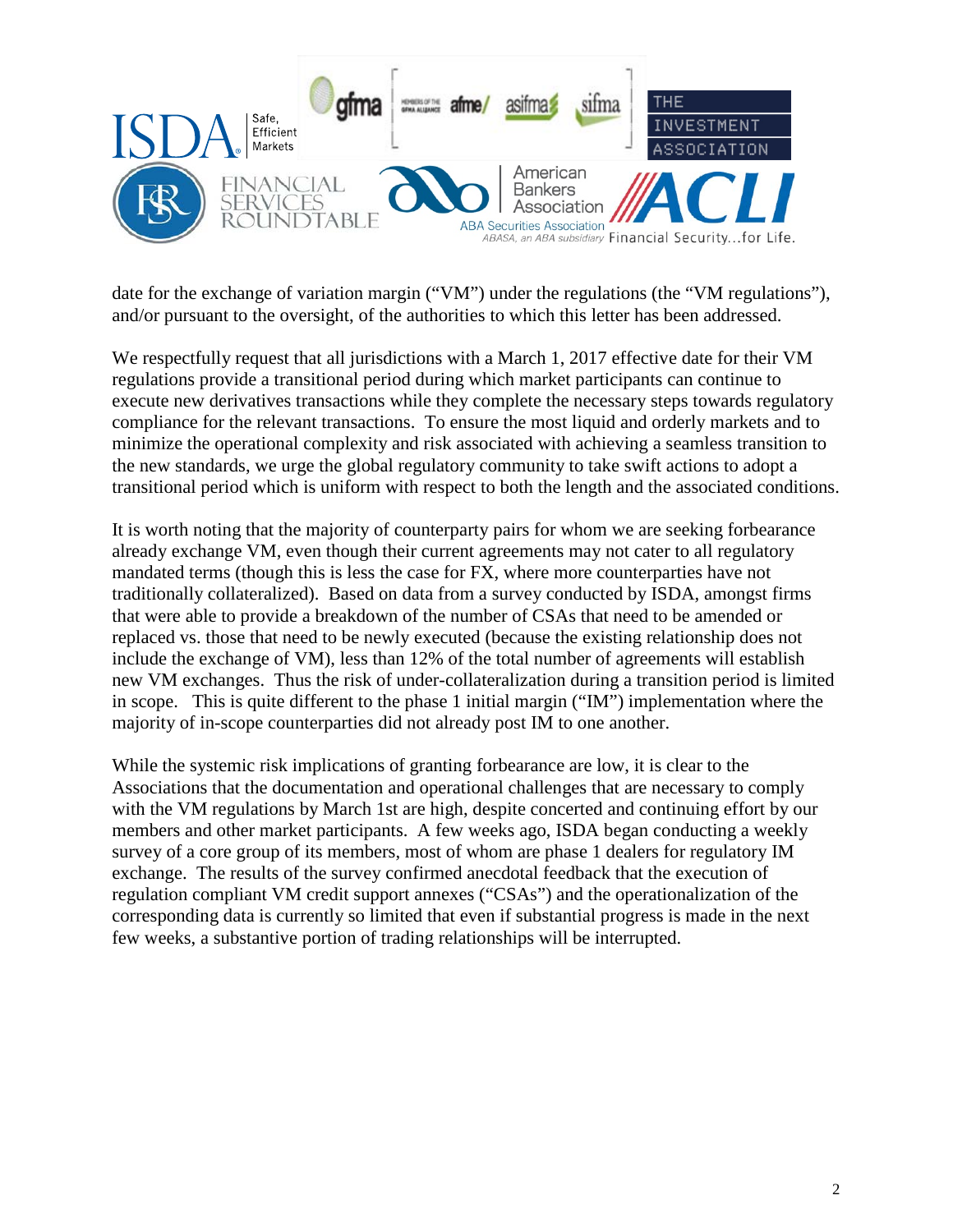

# *Variation Margin Readiness Survey*

ISDA asked its survey participants to provide the following:

- $\bullet$  the number of active CSAs<sup>[1](#page-2-0)</sup> which require amendment or replacement
- the number of new CSAs which require execution (for previously uncollateralized relationships)
- the number of CSAs (active  $+$  new) which have been executed
- the number of  $CSAs$  (active  $+$  new) which have been both executed and updated in the firm's systems (such that trading can commence on the regulatory VM terms ("ready to trade"))

Based on data collected from 20 global dealers as of the week-ending January  $27<sup>th</sup>$ :

- the average number of CSAs which need to be amended, replaced or executed is 7,972 (for a total of more than 159,000 for the sample 20 firms alone)
- the average combined total execution rate so far of those active and new CSAs was only 2.11%
- the average rate of the CSAs which are both executed and ready to trade was only 0.16%

Although the last two figures above have increased from the week-ending January  $13<sup>th</sup>$  when the data was first collected, from 0.78% and 0.06% respectively, the remaining volume of CSAs involving these dealers (over 97% of them) which need to be completed and updated in systems is clearly insurmountable in under a month. Data compiled by The Securities Industry and Financial Markets Association's Asset Management Group ("SIFMA AMG") and The Investment Adviser Association<sup>[2](#page-2-1)</sup> ("IAA"), shows that the scale of the remaining work for the non-dealer community parallels that, with 92% of the participating firms reporting the completion of 10 or fewer regulatory-compliant CSAs.

## *VM Readiness Challenges*

#### Scale of initiative

 $\overline{a}$ 

Phase 1 market participants in the U.S., Canada and Japan began exchanging regulatory IM on September 1, 2016. Ahead of that compliance date there was concern that the relevant documentation and operational preparations could not be achieved, including the necessary

<span id="page-2-0"></span> $1''$ active" = has live trades plus has no trades but is flagged for repapering (e.g. because agreement has had trades within the recent past). The CSA count should be based on the actual number of agreements that need newly executed, replaced or amended (i.e. if repapering can be done at an umbrella agreement level, then this counts as "1", but if each fund need to be repapered, then each fund counts as "1").

<span id="page-2-1"></span><sup>&</sup>lt;sup>2</sup>See SIFMA AMG and IAA letter from January 24, 2017: http://www.sifma.org/issues/item.aspx?id=8589964521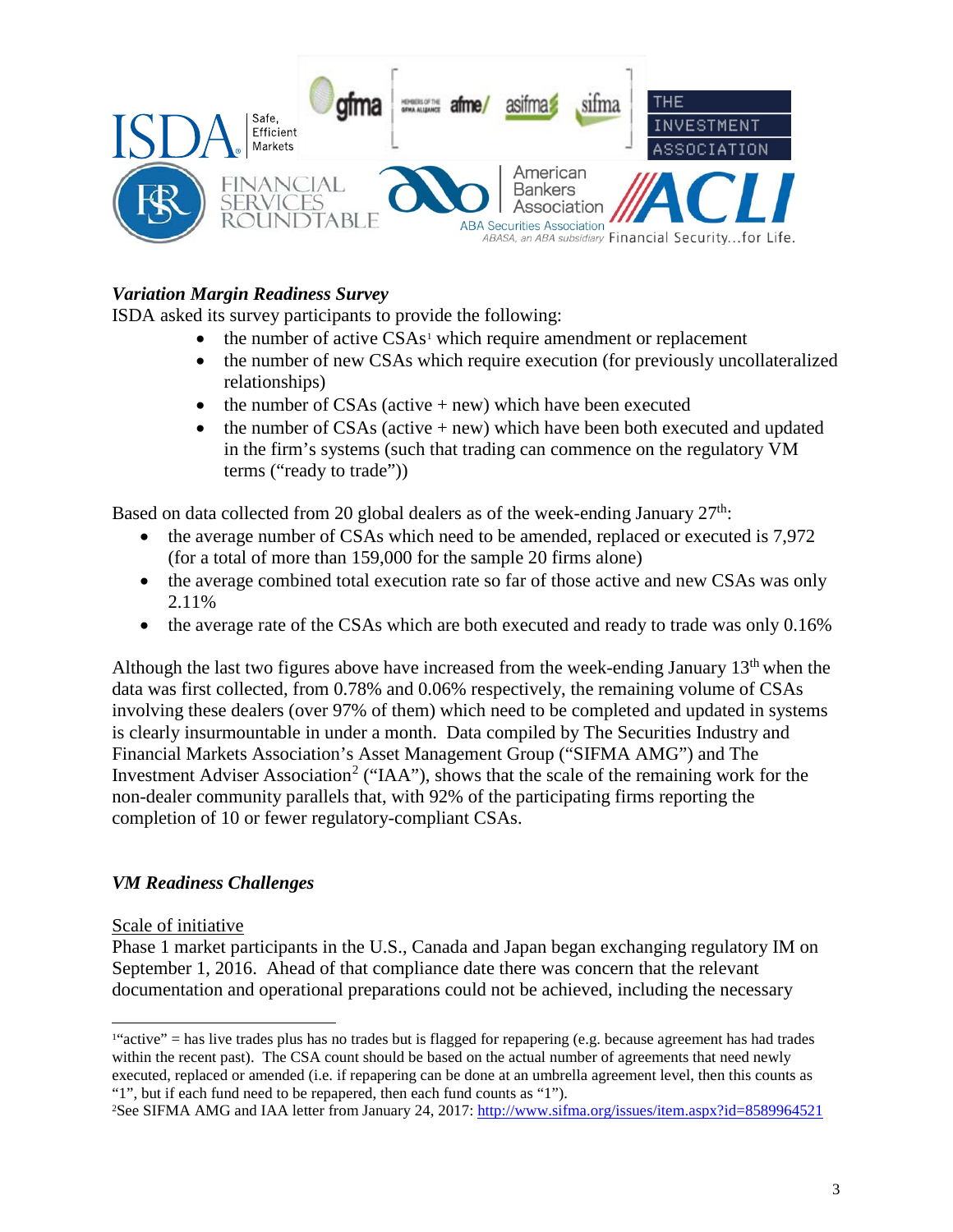

custodial arrangements. Ultimately, phase 1 IM exchange commenced on September 1, 2016. However, that result is not an accurate indicator for what will happen on March 1, 2017. The scale of the two initiatives is vastly different due to both the number of jurisdictions which have aligned with the March 1st effective date for their VM regulations and, importantly, the scope of counterparties that are subject to the requirements. There are approximately 20 dealers subject to the first phase of IM requirements which went into effect on September 1, 2016, while under the VM regulations, tens of thousands of market participants are pulled into scope globally.

#### Complexity of implementation

 $\overline{a}$ 

We believe that both market participants and the framers of the global implementation schedule underestimated how challenging this phase of the implementation would be. The requirements of the VM implementation and the participants subject to them differ significantly from those in the phase 1 IM implementation. VM implementation participants' familiarity with the regulations, ability to rapidly cope with the scale of the changes and resources to complete the requisite CSAs and implement the associated operational changes vary widely. Dealer negotiations for phase 1 IM exchange were rather straight forward since commercial terms have generally aligned over recent years amongst dealers due to having the same regulatory drivers. But the terms of existing CSAs with buy-side market participants and smaller clients are highly variable, meaning the negotiations are much more complex and take longer to complete. Further, for FX transactions in scope of the rules, many counterparties have not traditionally collateralized, thus requiring a significant amount of work that must be done to establish master agreements and CSAs. Due to the scale of these preparations, even those with greater resources will be unable to complete and operationalize enough of their CSAs by March 1 to avoid widescale market impact.

ISDA has published a set of protocols, supplements and self-disclosure letters that all market participants can use for their CSA repapering efforts. However, these tools are not appropriate for all situations and in many cases participants are bilaterally negotiating the terms of their amended or new VM CSAs to take into consideration the bespoke terms of their existing CSAs, including variations due to umbrella, multi-manager, '40 Act<sup>[3](#page-3-0)</sup>, and multijurisdictional agreements. Such individual negotiations are time-consuming and bandwidth issues have been reported by market participants of all sizes, despite the engagement of additional personnel and external counsel.

<span id="page-3-0"></span><sup>&</sup>lt;sup>3</sup> Due to The Investment Company Act of 1940, some funds can only post collateral into a segregated custodial account over which the fund has a certain level of control. These requirements are addressed by the Segregated Amendments Supplement to the ISDA 2016 Variation Margin Protocol.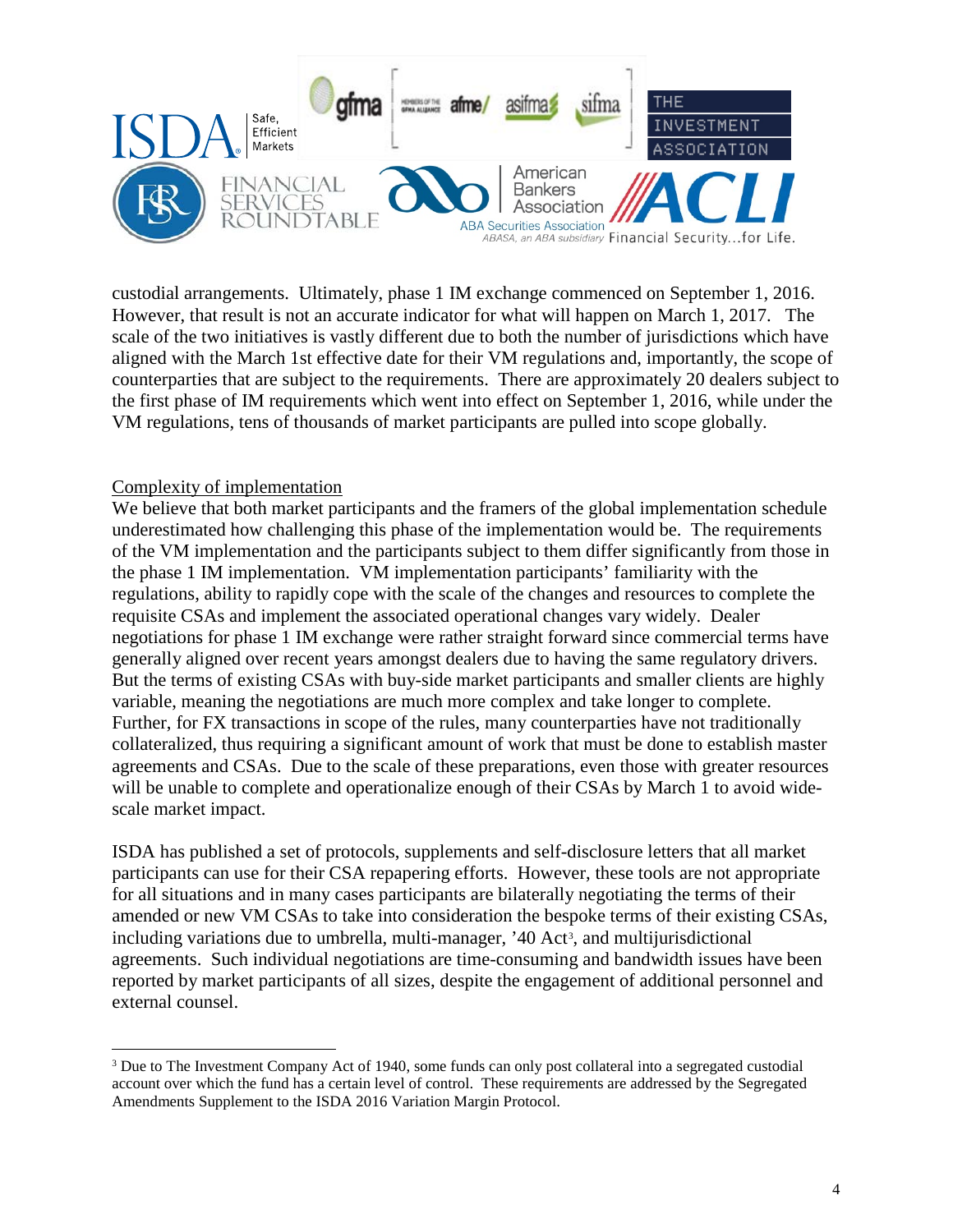

Following are some further examples of scenarios which are increasing the complexity and time to complete regulatory compliant VM CSAs:

- $\triangleright$  **Compliant terms.** Although many clients have existing CSAs that are substantially compliant with Basel guidelines (such as zero threshold, low minimum transfer amount ("MTA") and daily margin calls), few existing CSAs are fully compliant with all the specific requirements of the relevant VM regulations. Haircuts, eligible collateral, the splitting of MTAs for multi-managed funds, notification times and settlement timings are requiring bilateral negotiation. In addition, settlement timing under some regulations poses significant challenges for agreeing practicable terms that honor both the collateral substitution and rehypothecation rights of the parties.
- **Minimum transfer amount.** For clients with multiple asset managers, counterparties continue to work through the challenge of addressing MTA in transactional documents and operational workflows. Dealers and clients alike are trying to avoid an MTA of zero, where possible, because such a result increases costs and volumes of collateral transfers. At the same time, bespoke arrangements strain operational resources and complicate CSA terms.
- **Multiple regimes.** Agreeing CSA terms is further complicated by the need to comply with multiple regimes (e.g. the creation of a collateral schedule that complies with both U.S. and EU rules).
- $\triangleright$  **Non-netting.** The requirements relating to non-netting counterparties and jurisdictions create significant implementation issues, both technologically and legally, and are causing delays in agreeing approaches to VM with clients with exposure to non-netting – a category which includes many asset managers.
- **Disharmonized effective dates.** It is difficult to persuade counterparties to execute new VM CSAs ahead of March 1st if they reside in a non-G20 country (e.g. Thailand, Philippines), a country where the margin rules are not finalized (e.g. India, Korea) or where VM requirements have not yet commenced (e.g., Switzerland). In some cases, progress has been impacted by messages from local regulators indicating to parties in their jurisdiction that a later local effective date can be applied.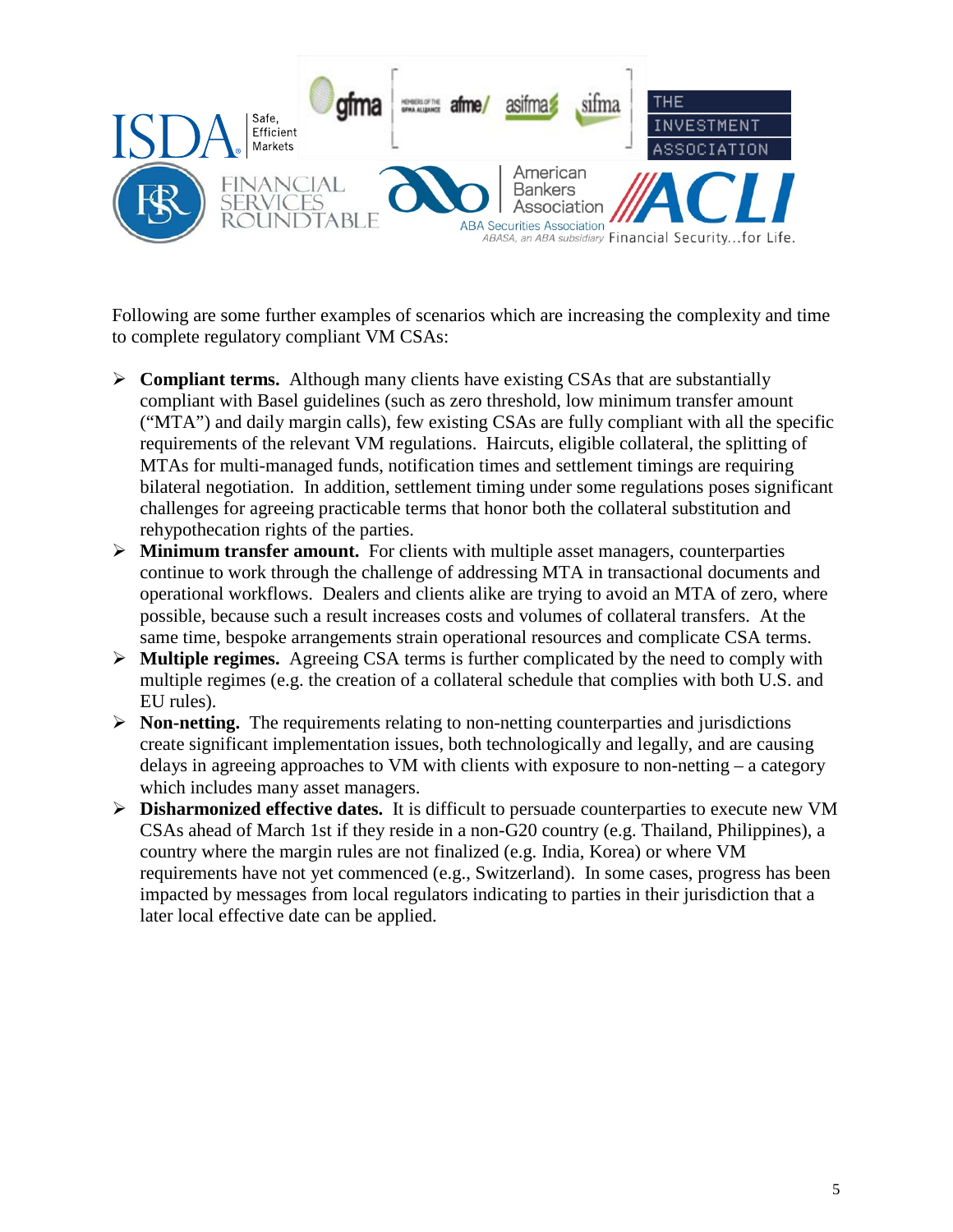

#### Operational risk

Even if there is significant progress in the CSA repapering effort prior to March  $1<sup>st</sup>$ , the new or revised CSA terms have to be updated in firms' systems and activated for application to the relevant portfolio. Based on the data collected by ISDA as part of its survey, as of the weekending January  $27<sup>th</sup>$ , just 10.51% of the CSAs for which the requisite amendments or execution has already completed have been updated in the firms' systems so that trading could commence on regulatory-compliant VM terms. Although most firms are increasing staff to try to address the demand, if hundreds or even thousands of executed CSAs have to be operationalized in the last half of February, the work will not be completed and some trading relationships will be temporarily halted.

#### Potential for market disruption

Given the challenges discussed above and the overwhelming demand for resources dedicated to compliance efforts for the March 1 deadline, firms are forced to prioritize their CSA negotiations with the initial focus placed on the most active clients that represent the greatest portion of a firm's derivatives trading activity. As a result, buy-side market participants and smaller clients that rely on derivatives to hedge their exposures may not be able to complete the requisite documentation, will be cut-off from trading with firms subject to the VM regulations, may be unable to access the liquidity they need and would remain unhedged. Thus for some market participants, March 1<sup>st</sup> will mean an increase in their overall market risk rather than a reduction of their derivatives risk. Alternatively, they may be forced to shift trading to relationships in regions not subject to the March 1 deadline or where transitional relief is available, leading to market fragmentation. We understand from our members that market fragmentation is anticipated, with some market participants expecting they may only be in a position to trade new derivatives with a limited number of local dealers. The prospect of either cutting buy-side market participants and financial end-users out of the market or otherwise limiting their access to liquidity is likely to have an enormous impact on market liquidity at a time when political events in some jurisdictions are increasing the need for hedging.

It is not essential that all CSAs be compliant with the VM regulations in order for participants to retain access to markets, preserve liquidity, and prevent market fragmentation, but a substantive enough portion covering an array of market participants is necessary to avoid widespread market disruption. We project based on available data today that there is a material risk of such a disruption.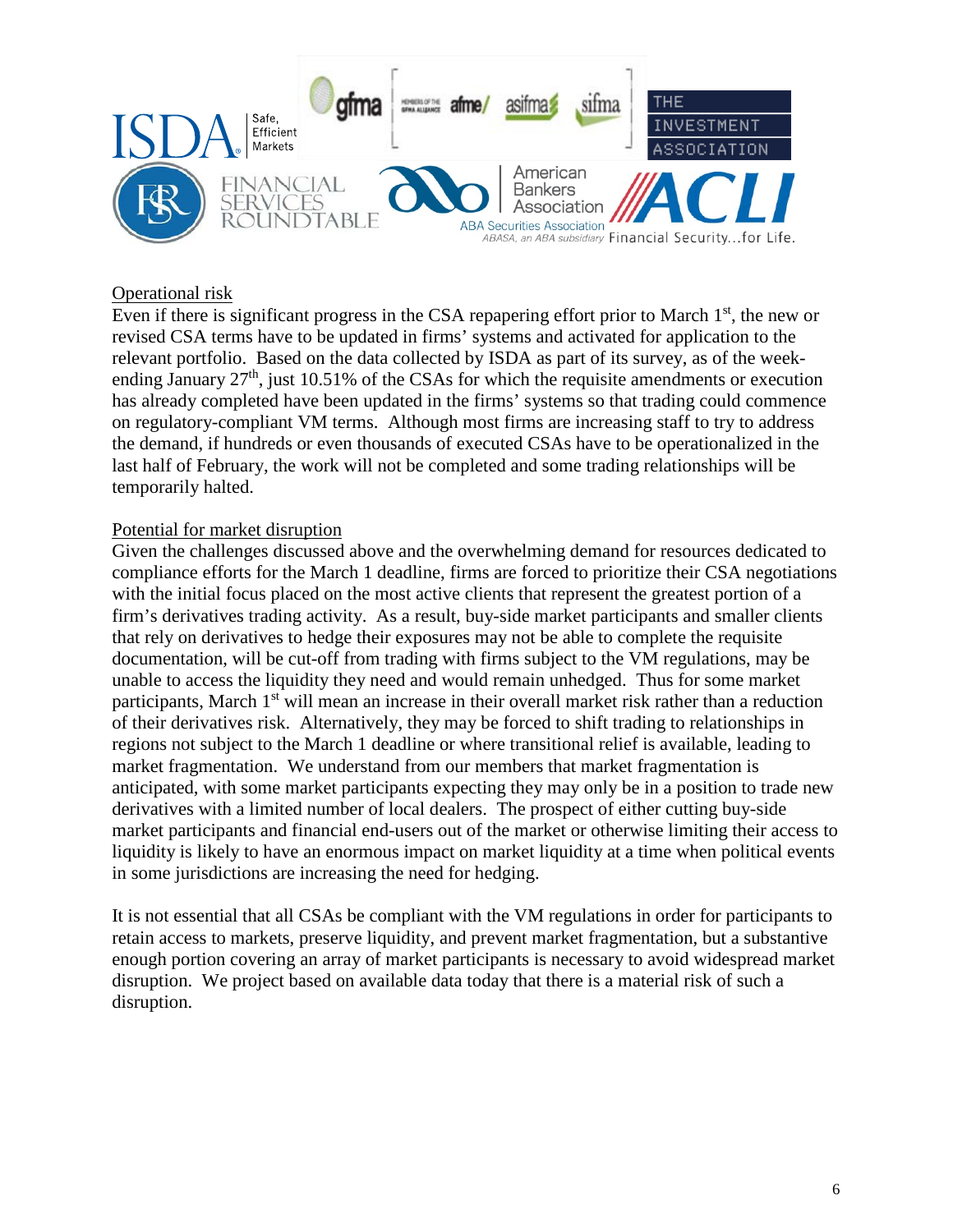

#### *Forbearance*

A cessation in derivatives trading by and between significant portions of market participants would result in market fragmentation, market disruption, higher prices and the potential for a lack of access to hedging. Therefore, the Associations jointly support the requests made by (i) SIFMA AMG and IAA<sup>[4](#page-6-0)</sup>, (ii) The Committee on Investment of Employee Benefit Assets Inc. ("CIEBA") and The ERISA Industry Committee<sup>[5](#page-6-1)</sup> ("ERIC") and (iii) ACLI<sup>[6](#page-6-2)</sup> for all jurisdictions with a March 1, 2017 effective date for VM regulations to provide a transitional period during which market participants can continue trading derivatives while they (i) complete the execution of new and amended CSAs and (ii) update the data in their systems in order to apply the regulatory compliant VM terms to their VM calculations and settlement.

Although retrospective application of regulatory VM terms would create challenges with respect to pricing and capital treatment of impacted transactions, our members are able and willing to meet such conditions, if required. We recognize that forbearance which leaves intact the application of the March 1, 2017 compliance date is more palatable and would uphold a level playing field in which the incentive to complete the legal and operational measures for compliance is retained. We caution, however, that addressing the impacts of retrospective application of the VM regulations will divert resources from the essential task of completing documentation and operational changes. Thus, the benefit of increased risk mitigation which retrospective application may achieve should be carefully weighed against the goal of reaching a state of readiness for compliance with the VM regulations for a wide array of market participants and which is sufficient to protect and preserve the integrity of the derivatives market.

For the sake of clarity and to promote uniform regulatory application, if it were to be required, any retrospective application of the VM regulations means that prior to the completion of the relevant regulation compliant VM CSA and its operationalization ("VM Readiness Day One"), a pair of counterparties would continue to exchange VM in accordance with their existing CSA, if

<span id="page-6-1"></span>[http://www.cieba.org/assets/Comment\\_Letters/CIEBA%20Letter%20re%20March%202017%20VM%20Implement](http://www.cieba.org/assets/Comment_Letters/CIEBA%20Letter%20re%20March%202017%20VM%20Implementation.pdf) [ation.pdf](http://www.cieba.org/assets/Comment_Letters/CIEBA%20Letter%20re%20March%202017%20VM%20Implementation.pdf)

<span id="page-6-0"></span> $\overline{a}$ 4SIFMA AMG letter from December 16, 2016[: http://www.sifma.org/issues/item.aspx?id=8589963951](http://www.sifma.org/issues/item.aspx?id=8589963951) SIFMA AMG and IAA letter from January 24, 2017:<http://www.sifma.org/issues/item.aspx?id=8589964521> 5CIEBA and ERIC letter from January 24, 2017:

<span id="page-6-2"></span><sup>6</sup>On January 24, 2017, ACLI submitted a *Request for Qualified Temporary Relief from March 1, 2017 Variation Margin Implementation* with the: Board of Governors of the Federal Reserve System, Commodity Futures Trading Commission, European Banking Authority, European Commission, European Insurance and Occupational Pensions Authority, European Securities and Markets Authority, Farm Credit Administration, Federal Deposit Insurance Corporation, Federal Housing Finance Agency, Japan Financial Services Agency, Office of the Comptroller of the Currency, UK Financial Conduct Authority.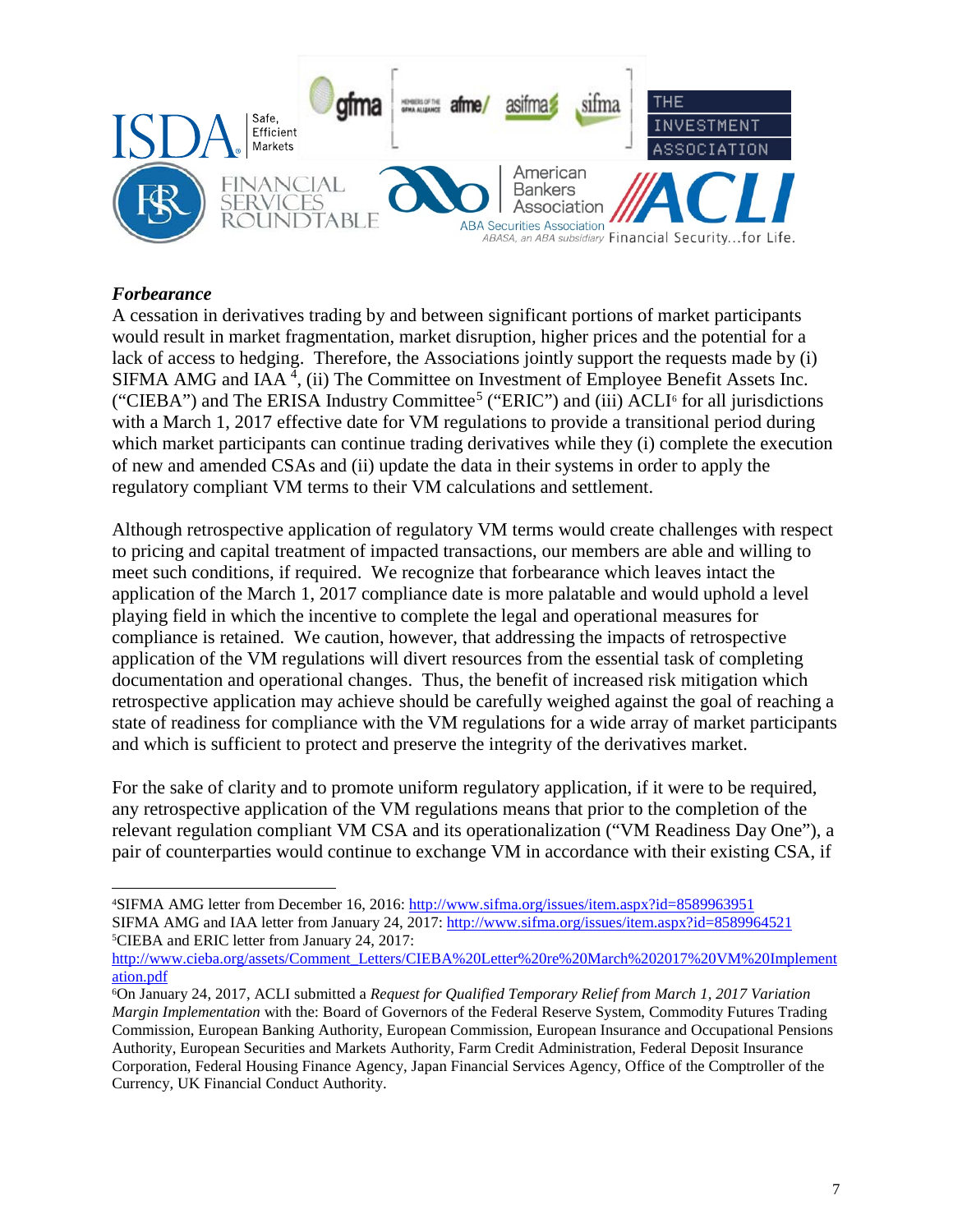

applicable. Then once the parties are "ready to trade" on the regulatory compliant VM CSA, the portfolio would include all trades from March 1, 2017 which are subject to VM requirements, and from the relevant VM Readiness Day One and going forward the parties would calculate the VM for the entire portfolio and exchange it in accordance with the terms of their regulatory compliant VM CSA.

Due in particular to the global nature of the VM regulations, emanating from the G20 commitments, it is vital that any relief be coordinated globally so as to prevent any regulatory arbitrage, and to avoid the fragmentation of markets. We would therefore urge regulators globally to coordinate their approach to any relief given. In accordance with the enormous effort and coordination required to prepare for compliance with the VM regulations, regulators in Hong Kong, Singapore and Australia have provided for a transition period of six months until September 1, 2017. The Associations understand that as much as six months may be needed by many market participants to complete the legal and operational processes to comply with VM regulations. Therefore to mitigate market disruption and promote a harmonized industry adoption and implementation without staggered implementation timings, we request a uniform transitional period that is sufficient to meet the needs of all market participants and which is conditioned on good faith conformance efforts by the relevant market participants. We further request that the conditions of such relief, including the retrospective application of regulatorycompliant VM terms, be uniform across regimes.

The Associations and our members strongly believe that regulatory forbearance with respect to the VM regulations strikes an appropriate balance between upholding the integrity of the regulations while preserving an open and stable derivatives market.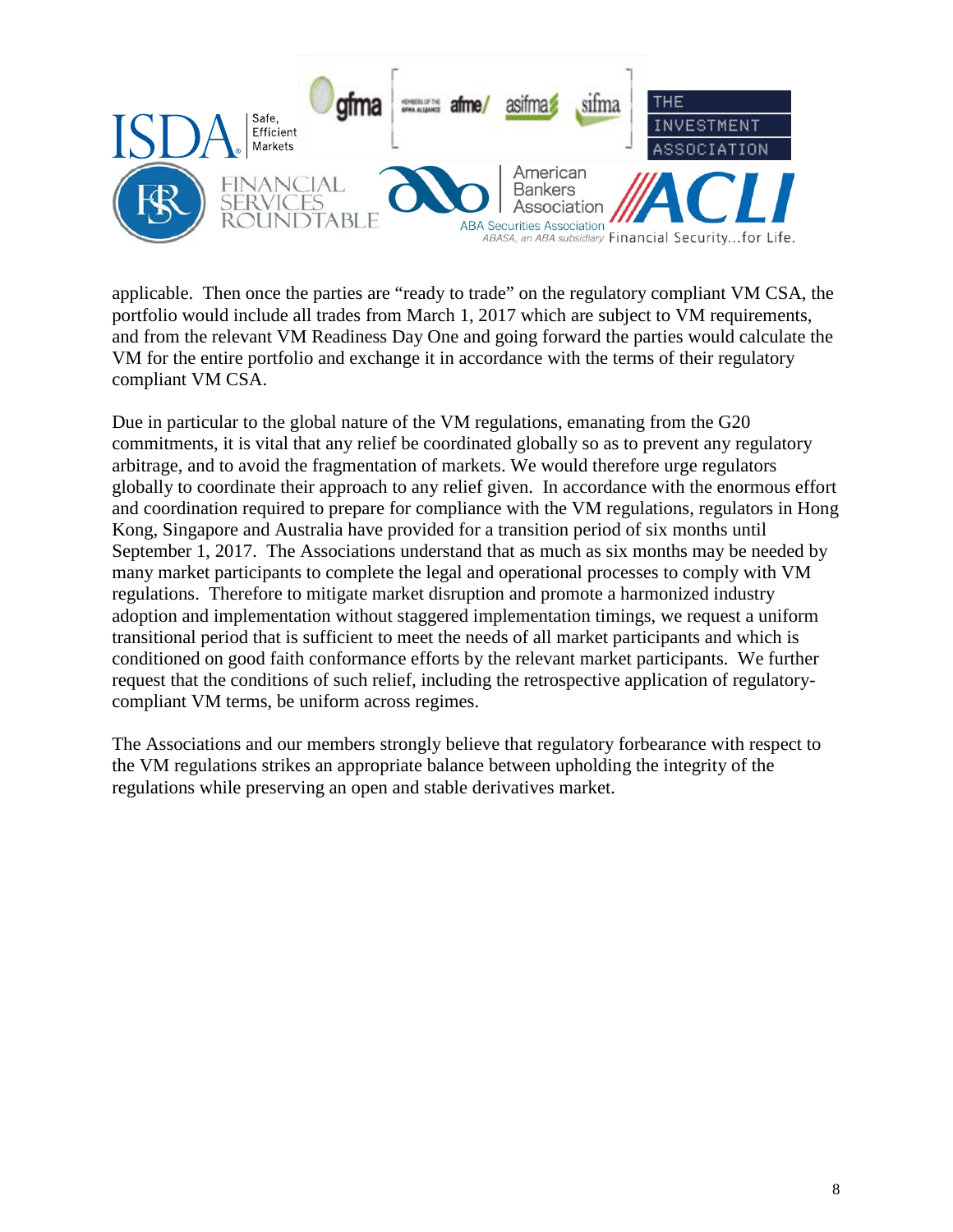

Thank you for your consideration and please contact us if you have any questions.

Milled

Scott O'Malia Chief Executive Officer **International Swaps and Derivatives Association, Inc.**

That for

Mark Austen Chief Executive Officer **Global Financial Markets Association**

- Og

James Kemp Managing Director **Global Foreign Exchange Division, GFMA**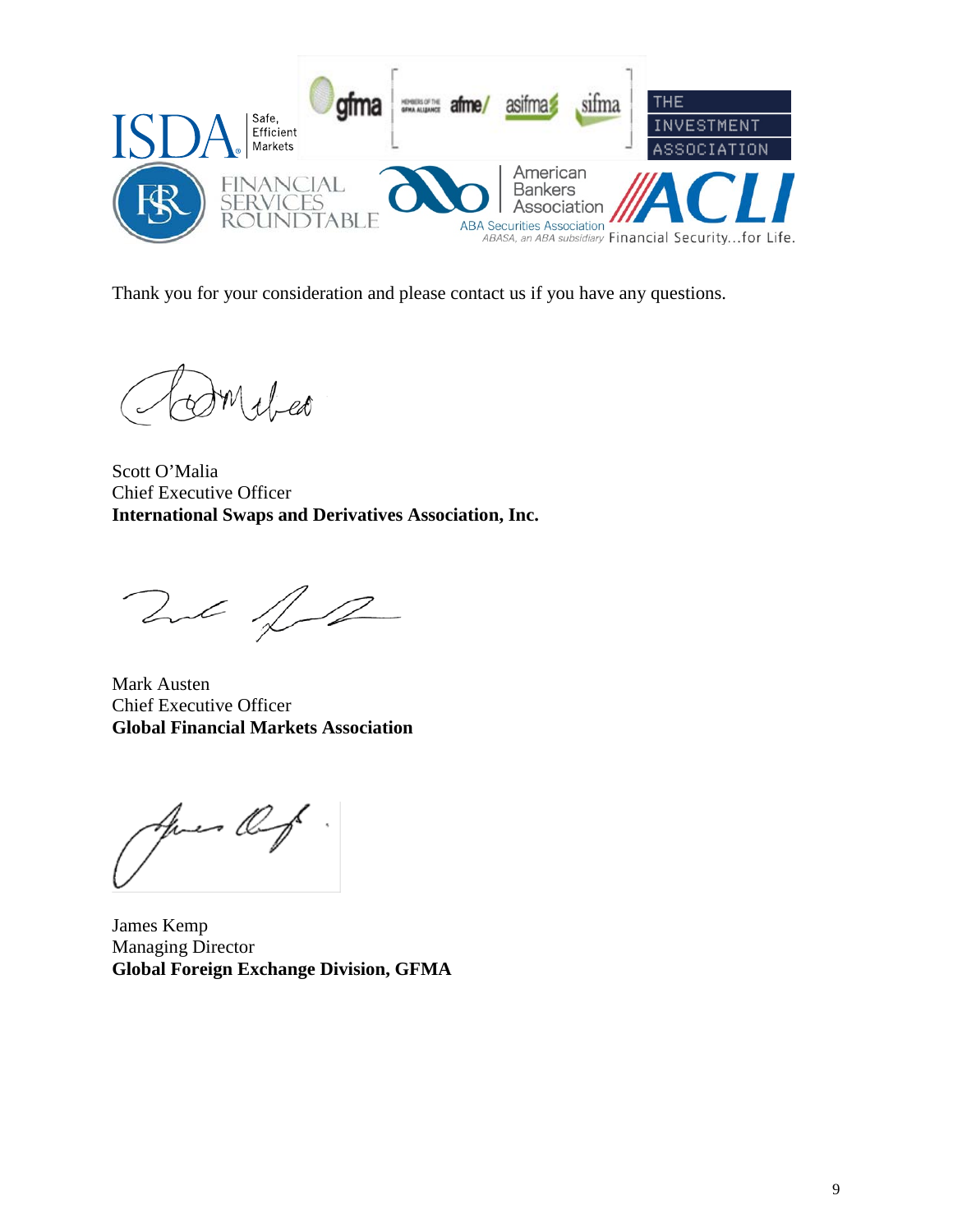

Ross Barrett Capital Markets Specialist **The Investment Association**

Rich Foster

K. Richard Foster Senior Vice President & Senior Counsel for Regulatory and Legal Affairs **Financial Services Roundtable**

Cecelia Calaby Executive Director and General Counsel **ABA Securities Association**

Carl B. Wilkerson

Carl B. Wilkerson Vice President & Chief Counsel, Securities and Litigation **American Council of Life Insurers**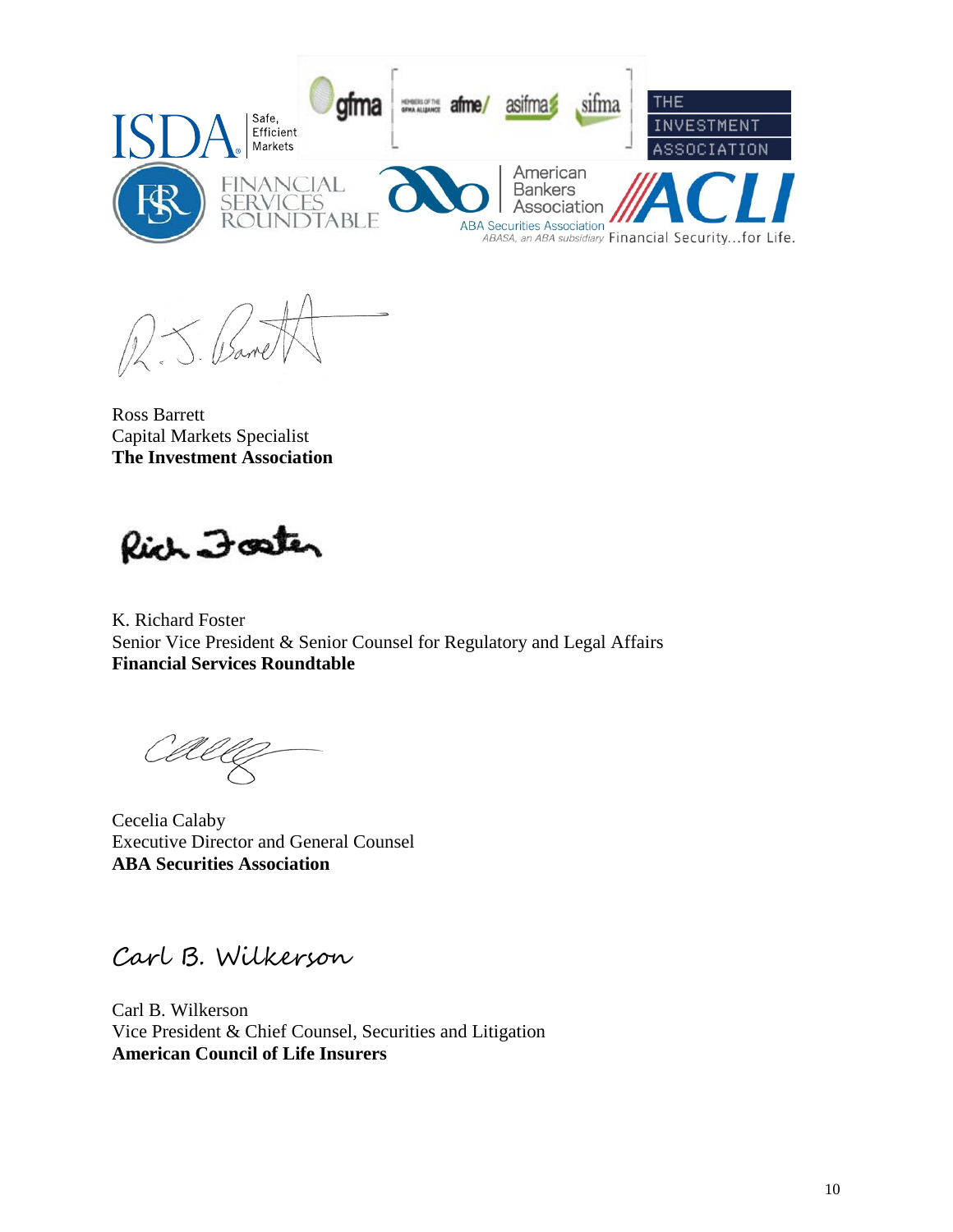

## **About the Associations**

## **The International Swaps and Derivatives Association**

Since 1985, ISDA has worked to make the global derivatives markets safer and more efficient. Today, ISDA has over 850 member institutions from 66 countries. These members comprise a broad range of derivatives market participants, including corporations, investment managers, government and supranational entities, insurance companies, energy and commodities firms, and international and regional banks. In addition to market participants, members also include key components of the derivatives market infrastructure, such as exchanges, clearing houses and repositories, as well as law firms, accounting firms and other service providers. Information about ISDA and its activities is available on the Association's web site: [www.isda.org.](http://www.isda.org/)

## **The Global Financial Markets Association**

The Global Financial Markets Association (GFMA) represents the common interests of the world's leading financial and capital market participants, and speaks for the industry on the most important global market issues. GFMA's mission is to provide a forum for global systemically important banks to develop policies and strategies on issues of global concern within the regulatory environment.

GFMA brings together three of the world's leading financial trade associations to address the increasingly important global regulatory agenda and to promote coordinated advocacy efforts. The Association for Financial Markets in Europe (AFME) in London and Brussels, the Asia Securities Industry & Financial Markets Association (ASIFMA) in Hong Kong and the Securities Industry and Financial Markets Association (SIFMA) in New York and Washington are, respectively, the European, Asian and North American members of GFMA.

The Global FX Division of the GFMA was formed in co-operation with AFME, SIFMA and ASIFMA. Its members comprise 25 global foreign exchange market participants, collectively representing around 85% of the FX inter-dealer market.

## **The Investment Association**

The Investment Association is the trade body that represents UK investment managers, whose members collectively manage over £5.5 trillion on behalf of clients.

Our mission is to make investment better. Better for clients, so they achieve their financial goals. Better for companies, so they get the capital they need to grow. And better for the economy, so that everyone prospers.

Our purpose is to ensure investment managers are in the best possible position to:

o Build people's resilience to financial adversity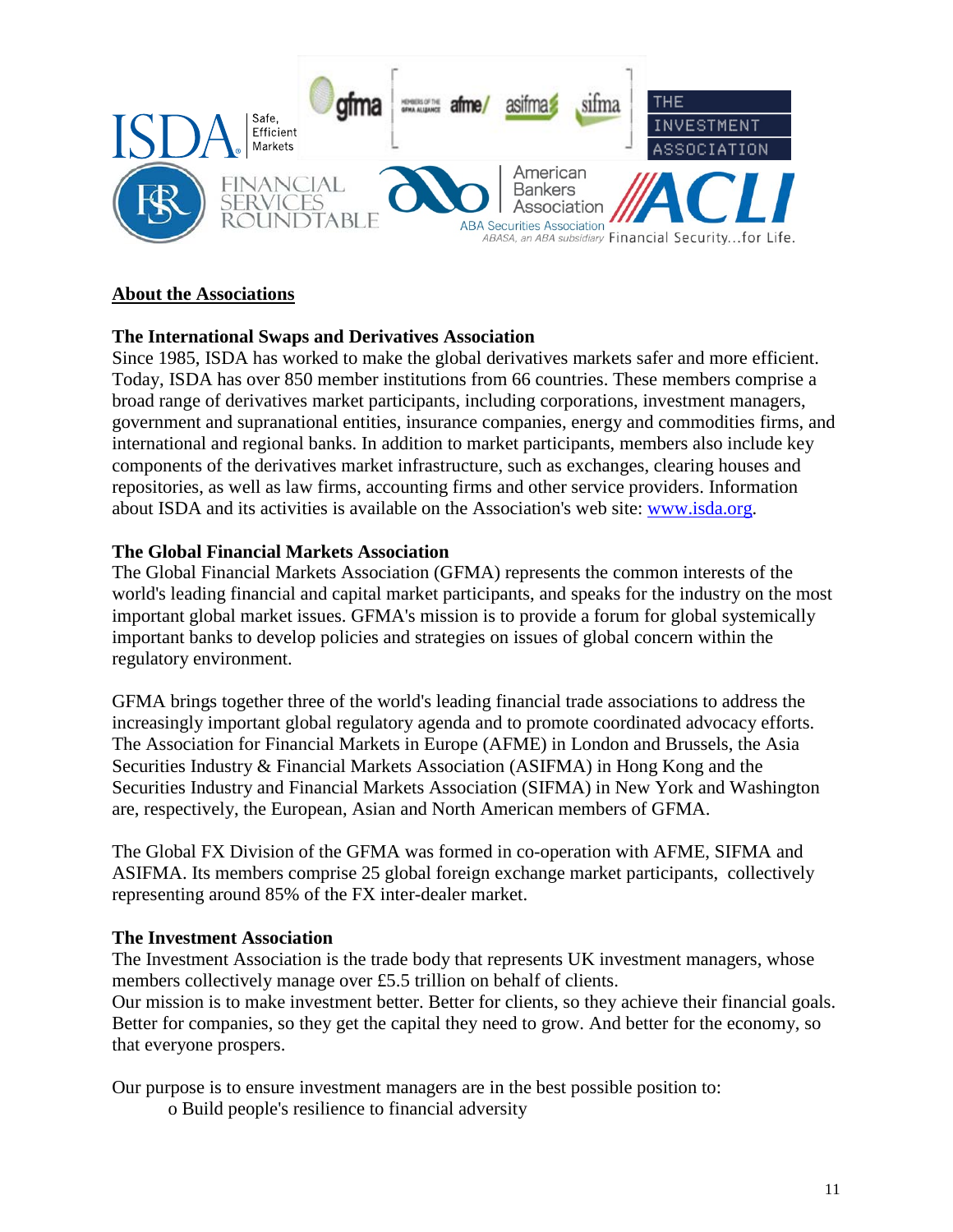

o Help people achieve their financial aspirations

- o Enable people to maintain a decent standard of living as they grow older
- o Contribute to economic growth through the efficient allocation of capital

The money our members manage is in a wide variety of investment vehicles including authorised investment funds, pension funds and stocks & shares ISAs.

The UK is the second largest investment management centre in the world, after the US and manages 37% of all the assets managed in Europe.

## **Financial Services Roundtable**

FSR represents nearly 100 of the largest U.S. integrated financial services companies providing banking, insurance, financial and investment products and services to American consumers. FSR member companies directly account for \$54 trillion in managed assets, \$1 trillion in revenue and 2 million jobs.

#### **ABA Securities Association**

 $\overline{a}$ 

The ABA Securities Association (ABASA) is a separately chartered trade association and nonprofit subsidiary of the American Bankers Association whose mission is to represent the interests of banks underwriting and dealing in securities, proprietary mutual funds and derivatives before Congress and the federal government.

## **American Council of Life Insurers**

The American Council of Life Insurers (ACLI) is a national trade association with 280 member companies representing 95% of industry assets, 92% of life insurance premiums, and 97% of annuity considerations in the United States. ACLI's members offer life insurance, annuities, retirement plans, long-term care and disability income insurance, and reinsurance that 75 million American families rely on for financial and retirement security.

Life Insurers have provided constructive input on numerous rulemakings implementing Title VII of the Dodd Frank Wall Street Reform and Consumer Protection Act (the "Dodd Frank Act" or DFA) and parallel global initiatives. Several of the initiatives on which we offered comment are interrelated with the uncleared swap margin requirements.<sup>[7](#page-11-0)</sup>

<span id="page-11-0"></span> $<sup>7</sup>$  For example, ACLI submitted detailed comments on the following related and parallel regulatory proposals developed by the</sup> U.S. Prudential Regulators, the U.S. Commodity Futures Trading Commission ("CFTC"), and the U.S. Securities and Exchange Commission ("SEC") governing margin and capital requirements:

<sup>•</sup> Supplemental Request for Comments on Proposed Margin and Capital Requirements for Covered Swap Entities; [\[http://www.fhfa.gov/webfiles/24691/95\\_American%20Council%20of%20Life%20Insurers%20ACLI.pdf\]](http://www.fhfa.gov/webfiles/24691/95_American%20Council%20of%20Life%20Insurers%20ACLI.pdf) [Prudential Regulators];

<sup>•</sup> Supplemental Request for Comments on Proposed Margin Requirements Governing Uncleared Swap Transactions for Swap Dealers and and Major Swap Participants [\[http://comments.cftc.gov/PublicComments/ViewComment.aspx?id=58806&SearchText=wilkerson\]](http://comments.cftc.gov/PublicComments/ViewComment.aspx?id=58806&SearchText=wilkerson) [CFTC];